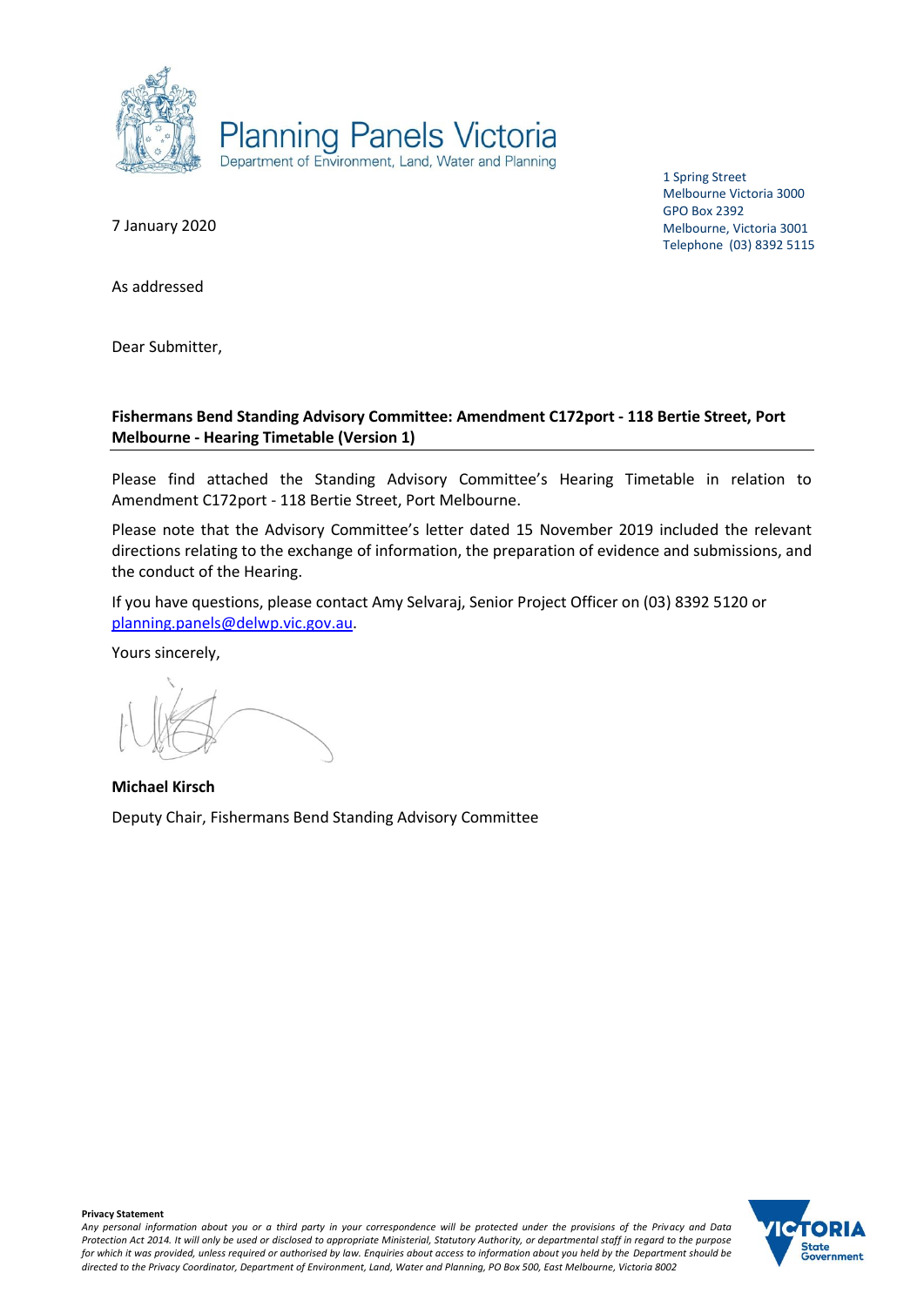# **Timetable**

Fishermans Bend Standing Advisory Committee: Amendment C172port - 118 Bertie Street, Port Melbourne - Hearing Timetable (Version 1)

## **Timetable Version 1 – 7 January 2020**

## **Day 1: Monday 10 February 2020**

| Venue: Planning Panels Victoria, Hearing Room 2 (Ground Floor, 1 Spring Street, Melbourne) |                                                                                                                        |        |                  |  |  |  |
|--------------------------------------------------------------------------------------------|------------------------------------------------------------------------------------------------------------------------|--------|------------------|--|--|--|
| <b>Time</b>                                                                                | Party                                                                                                                  | Sub No | <b>Allocated</b> |  |  |  |
| $10.00$ am – 10.15am                                                                       | <b>Preliminary matters</b>                                                                                             |        | 15 mins          |  |  |  |
| $10.15$ am - 11.15am                                                                       | Department of Environment, Land, Water and<br>Planning (DELWP) represented by Kate Morris of<br><b>Harwood Andrews</b> |        | 2.5 hours        |  |  |  |
| $11.15$ am – $11.30$ am                                                                    | <b>Break</b>                                                                                                           |        | 15 mins          |  |  |  |
| $11.30$ am – 12.30pm                                                                       | <b>DELWP</b> continued                                                                                                 |        |                  |  |  |  |
| $12.30$ pm – $1.30$ pm                                                                     | Lunch Break                                                                                                            |        | 1 hour           |  |  |  |
| $1.30pm - 2.00pm$                                                                          | <b>DELWP</b> continued                                                                                                 |        |                  |  |  |  |
| $2.00pm - 3.00pm$                                                                          | Fishermans Bend Taskforce represented by Tania<br>Quick, Aidan O'Neill and Nick Roebuck                                |        | 1 hour           |  |  |  |
| $3.00$ pm – $3.15$ pm                                                                      | <b>Break</b>                                                                                                           |        | 15 mins          |  |  |  |
| $3.15$ pm – 4.45pm                                                                         | <b>Melbourne Water</b> represented by Megan Schroor of<br>Norton Rose Fullbright                                       |        | 1.5 hours        |  |  |  |
| 4.45pm                                                                                     | Day close                                                                                                              |        |                  |  |  |  |

#### **Day 2: Tuesday 11 February 2020**

## **Venue: Planning Panels Victoria, Hearing Room 2 (Ground Floor, 1 Spring Street, Melbourne)**

| <b>Time</b>             | Party                                                                                                                 | Sub No | <b>Allocated</b> |
|-------------------------|-----------------------------------------------------------------------------------------------------------------------|--------|------------------|
| $10.00$ am - 10.15am    | <b>Preliminary matters</b>                                                                                            |        | 15 mins          |
| $10.15$ am - 11.15am    | City of Port Phillip represented by Emily Marson of<br>Best Hooper Lawyers, calling the following expert<br>evidence: |        | 3 hours          |
|                         | Affordable Housing from Marcus Spiller of<br>$\overline{\phantom{a}}$<br><b>SGS Economics &amp; Planning</b>          |        |                  |
| $11.15$ am – $11.30$ am | <b>Break</b>                                                                                                          |        | 15 mins          |
| $11.30$ am – 12.30pm    | <b>City of Port Phillip continued</b>                                                                                 |        |                  |
| 12.30pm – 1.30pm        | <b>Lunch Break</b>                                                                                                    |        | 1 hour           |
| $1.30pm - 2.30pm$       | <b>City of Port Phillip continued</b>                                                                                 |        |                  |
| $2.30pm - 3.15pm$       | <b>Lateral Estate Pty Ltd</b> represented by Mark                                                                     |        | 5 hours          |

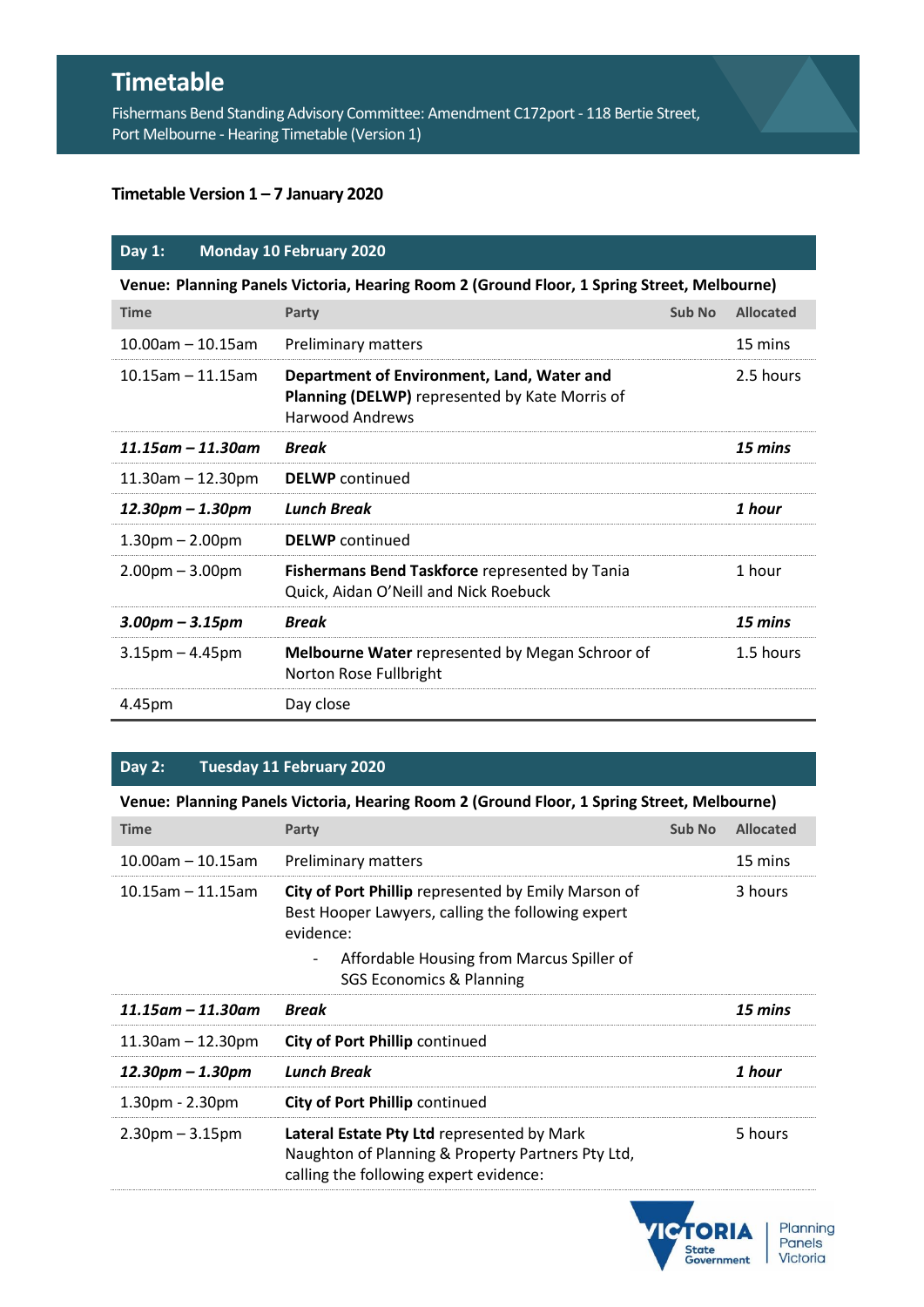#### **Timetable Version 1 – 7 January 2020**:

Fishermans Bend Standing Advisory Committee: Amendment C172port - 118 Bertie Street, Port Melbourne - Hearing Timetable (Version 1)

|                       | - Planning (TBC)                     |         |
|-----------------------|--------------------------------------|---------|
|                       | - Economics from Rhys Quick of Urbis |         |
| $3.15$ pm – $3.30$ pm | Break                                | 15 mins |
| $3.30$ pm – 4.30pm    | Lateral Estate Pty Ltd continued     |         |
| 4.30pm                | Day close                            |         |

#### **Day 3: Wednesday 12 February 2020**

**Venue: Planning Panels Victoria, Hearing Room 2 (Ground Floor, 1 Spring Street, Melbourne)**

| <b>Time</b>             | Party                                                                                                                                       | Sub No | <b>Allocated</b> |
|-------------------------|---------------------------------------------------------------------------------------------------------------------------------------------|--------|------------------|
| $10.00$ am - 10.15am    | <b>Preliminary matters</b>                                                                                                                  |        | 15 mins          |
| $10.15$ am - 11.15am    | Lateral Estate Pty Ltd represented by Mark<br>Naughton of Planning & Property Partners Pty Ltd<br>continued                                 |        |                  |
| $11.15$ am - $11.30$ am | <b>Break</b>                                                                                                                                |        | 15 mins          |
| $11.30$ am $- 12.30$ pm | Lateral Estate Pty Ltd continued                                                                                                            |        |                  |
| 12.30pm – 1.30pm        | <b>Lunch Break</b>                                                                                                                          |        | 1 hour           |
| $1.30pm - 2.45pm$       | Lateral Estate Pty Ltd continued                                                                                                            |        |                  |
| $2.45$ pm $- 3.00$ pm   | Department of Environment, Land, Water and<br><b>Planning (DELWP)</b> represented by Kate Morris of<br>Harwood Andrews - Closing Submission |        | 15 mins          |
| $3.00$ pm – $3.15$ pm   | <b>Break</b>                                                                                                                                |        | 15 mins          |
| $3.15$ pm – 4.45pm      | Without prejudice drafting session -<br>amendment/incorporated document                                                                     |        | 1.5 hours        |
| 4.45pm                  | Day close                                                                                                                                   |        |                  |

#### **Hearing Timetable Notes:**

- 1. The Fishermans Bend Standing Advisory Committee may amend the timetable without notice.
- 2. A specific day or time cannot be guaranteed. Parties may need to wait for the person prior to finish and/or you may need to be available the day before or after you were scheduled.
- 3. The hearing timetable is subject to change due to the length of presentations, witness availability and/or questions. Where practicable the Fishermans Bend Standing Advisory Committee will notify affected parties of changes.
- 4. Please note that the time scheduled includes the presentation of evidence by that party and any cross examination of a witness(es) and/or any questions from the Fishermans Bend Standing Advisory Committee.
- 5. Unless otherwise advised, hearing times are generally from 10.00am to 4.30pm, with 15-minute breaks at approximately 11.15am and 3.00pm, and lunch time from 12.30pm to 1.30pm.
- 6. Please arrive at least 15 minutes before your scheduled commencement time.